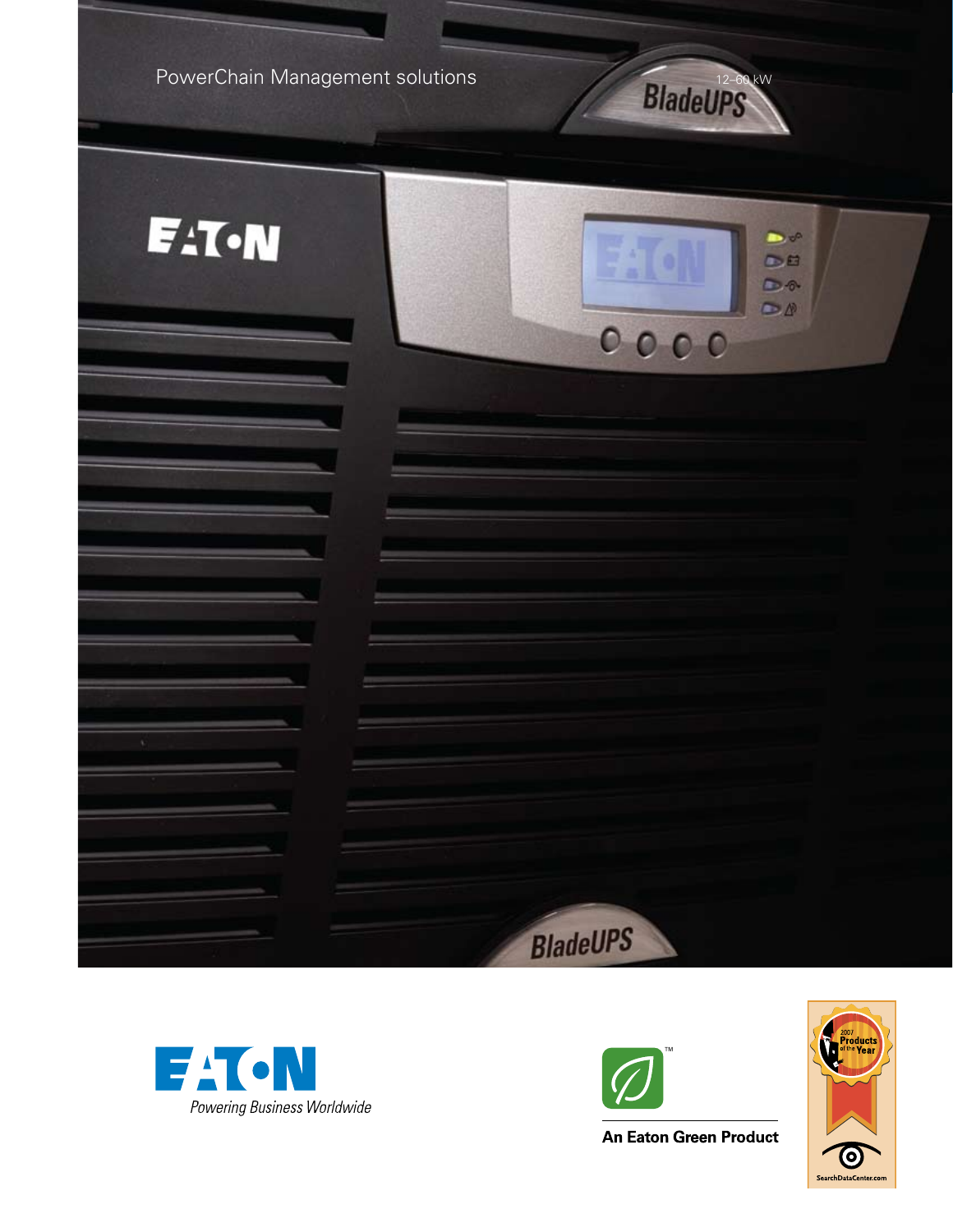#### High-density computing environments demand more power

Today, the management of a data center or network operations center places you under the intense pressure to reduce costs while dealing with inescapable operational realities:

**Expanding power demands.** The blade servers that are satisfying business demands can also raise the demands for power consumption in the same footprint. Rack power requirements that were once at 60 watts per U may now have to be delivered at levels up to 600 watts per U with redundant power supplies.

**Increasing power costs.** Utility rates have a common recurrence, they always go up. Energy costs are emerging as the second highest operating cost (behind labor) in 70% of data centers worldwide. (Gartner, 2009). To this point, many organizations are researching and developing plans to implement efficient and affordable power solutions in their facilities.

**Excessive heat.** Blade servers generate a lot of heat that translates into high demand for additional energy. A fully loaded rack of blade servers can use close to 30 kW of power. This equals over 100,000 BTU/hr in heat generation that requires cooling– wasted heat, which is not utilized in any way. Since cooling adds huge costs to data center operations, IT organizations are forced to increase their power efficiency to counteract the inefficient heat and cooling problems.

If you manage, engineer, or plan the present and future of a data center or network operations center, you are already aware of these critical issues and their impact on operations. Your challenge is to make decisions that provide efficient power protection and distribution for growing loads, while managing the heat. Eaton is ready to help you with these challenges.

#### Introducing the BladeUPS uninterruptible power system

Designed specifically for high-density computing environments, the Eaton® BladeUPS® delivers 12 kW of efficient, reliable power in only 6U of standard rack space, including batteries. Expand capacity by combining 12 kW modules in a building block fashion to deliver 60 kW of redundant backup power from a single rack enclosure. This powerful configuration delivers higher power density than competitive, modular solutions, while dissipating only one-third of the heat.

In addition to dramatic cost savings, high system efficiency extends battery runtimes and produces cooler operating conditions within the UPS, extending the life of components and increasing overall reliability and performance.

The standard internal batteries provide needed ride-through power until an auxiliary power source takes over or systems are gracefully shut down. Extend runtime up to 34 minutes at full load (or 76 minutes at half load) with extended battery modules (EBMs).



**Eaton BladeUPS—12 kW**

# **Features**



**BladeUPS in a rack (60 kW, N+1 redundant)**

# Reduce cooling costs with lower heat dissipation

The high-efficiency BladeUPS reduces the power requirements for the data center. In the example shown, the BladeUPS reduces energy costs by an average of \$273 per month. In addition, the high efficiency of a BladeUPS reduces overall air conditioning needs by more than one third; multiply that with a reduction in cooling costs by one-third and utility bills are further decreased by an additional \$246 per month. The savings compound with the data center size and the number of UPS products. The low heat dissipation means this UPS can be located close to equipment racks without a concern for creating hot spots in the data center.

- Protects mission-critical applications with innovative backup power technology designed specifically for high-density computing environments
- • Supports the constant moves, adds and changes of today's dynamic data centers with a modular, scalable, and flexible
- backup power architecture
- Conserves valuable rack space with 12 kW of power in only 6U of rack height, including batteries
- Accommodates growth by enabling building-block upgrades from 12 kW to 60 kW in a single rack enclosure
- Reduces energy costs and cooling needs through best-in-class efficiency performance
- Delivers highest levels of reliability at the rack with patented Powerware® Hot Sync® paralleling technology and intelligent bypass design, field proven in thousands of large data centers globally
- Simplifies installation and service with true plug-andpower connections and hot-swappable batteries and electronics modules
- Increases battery life through ABM® technology, resulting in more uptime and fewer battery replacements

**Even at very small loads, where you would expect efficiency to be lower, the BladeUPS is still more efficient than other UPS products at full load.**





# Reduce energy costs with high efficiency

As utility rates continue to climb, energy efficiency becomes a sticking point with data center managers.

The BladeUPS delivers an outstanding, industry-leading 98 percent efficiency in normal operation. Even at <50% load, where efficiency is typically much lower, this UPS performs more efficiently than competitors' modular products at full load.

Even small increases in efficiency can quickly translate into thousands of dollars. The example below compares annual and five-year energy costs for the BladeUPS and a competitor's solution. It's easy to see that the BladeUPS pays for itself through energy and cooling savings alone.

**The BladeUPS remains cool even in a data center full of servers.**

#### **Example**

|                                     | <b>BladeUPS</b>                          | <b>Traditional UPS</b> |  |  |
|-------------------------------------|------------------------------------------|------------------------|--|--|
| UPS efficiency rating               | >98%                                     | 91.5%                  |  |  |
| Rack power consumption              | 60 kW                                    | 60 kW                  |  |  |
| Cost per kWh                        | \$0.10                                   | \$0.10                 |  |  |
| Cost to operate per hour            | \$6.18                                   | \$6.56                 |  |  |
| Monthly power savings               | \$273 saved each month with the BladeUPS |                        |  |  |
| Heat dissipation (BTUs per hour)    | 6.300                                    | 19,000                 |  |  |
| *Monthly cooling savings            | \$246 saved each month with the BladeUPS |                        |  |  |
| Annual savings with the BladeUPS    | \$6,238 saved each year                  |                        |  |  |
| Five-year savings with the BladeUPS | \$31,190 saved in five years             |                        |  |  |

*\* Cooling savings based on industry calculation of cooling costs per kW of power costs.*

#### Power protection for:

- Blade servers
- Small, medium and large data centers
- Network closets
- PBX and VoIP equipment
- Networking applications: IPTV, security
- Storage devices: RAID, SAN
- Database clusters

**The Eaton BladeUPS is made in the U.S.A and is TAA Compliant.**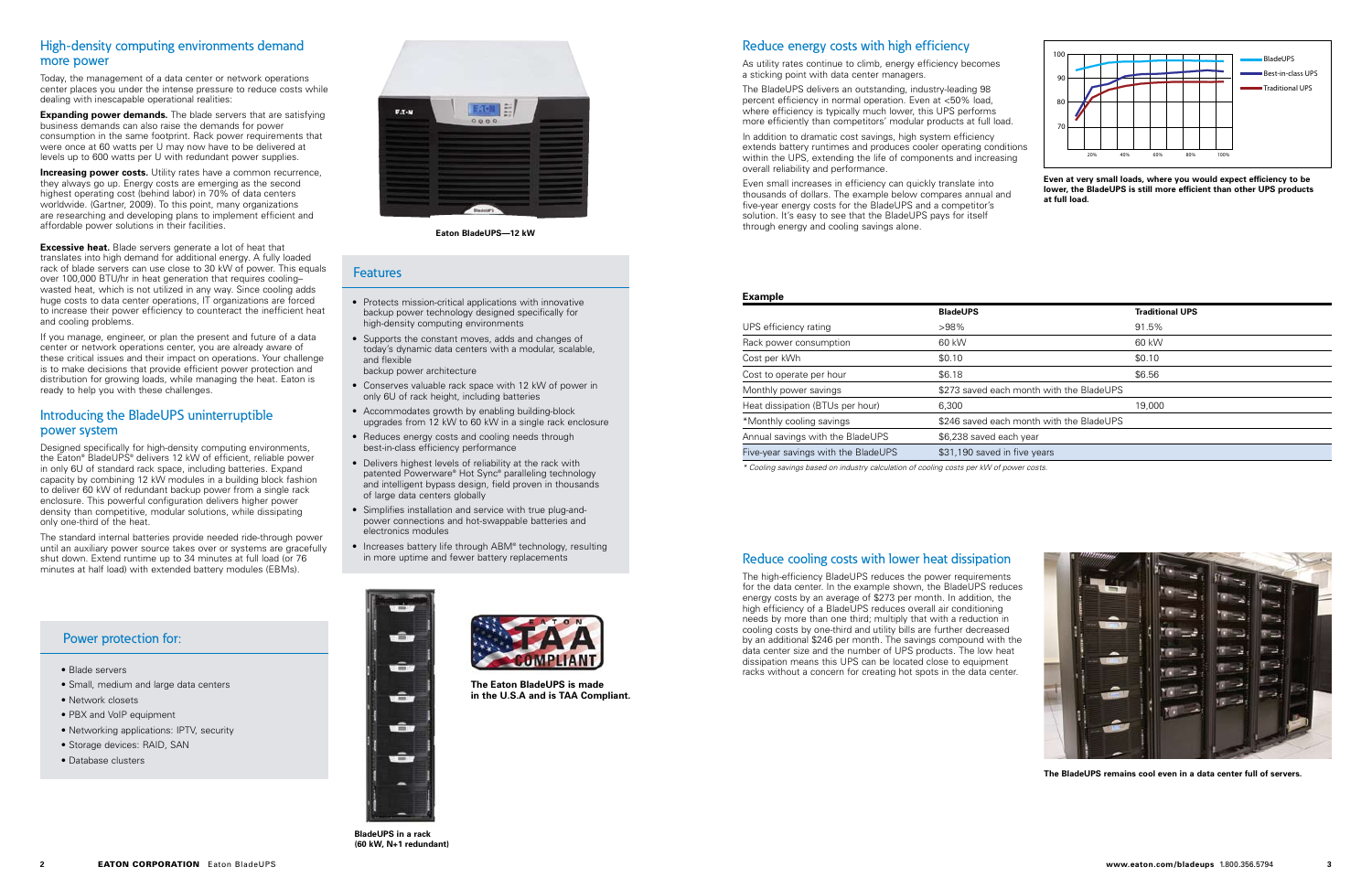#### Meet current and changing requirements with modular architecture



The BladeUPS is designed to be extraordinarily flexible—configured as a single module or multi-module system (up to six modules) in a standard 19-inch rack enclosure. The modular design enables you to deploy just the right amount of backup protection at the right price for your current needs and expand later whenever needed.

### Easy setup with simple parallel configuration changes

The BladeUPS is easy to install, configure, and deploy—and easy to expand later, without help from Eaton. To link multiple BladeUPS modules into a parallel configuration, all you need is a BladeUPS Parallel Bar—a simple kit installed in the bottom of the rack and on the back rail. IT personnel can then simply plug additional modules into the parallel bus bar. The system is intelligent, so it automatically detects paralleled modules and fully configures itself for parallel operations.

Administrators can monitor and manage the BladeUPS using the unit's LCD panel or remote monitoring software. The UPS provides data for the entire multi-module system, as well as the individual module. In addition, a module working in a parallel configuration can be separated at any time and re-deployed as a standalone module to meet a data center's changing requirements.

# The brightly backlit 2.6" LCD shows parameters of the system or a module.





**Access parallel system information Display output from multiple** 





**Review any UPS from any display <b>Display individual module** 



**The BladeUPS Parallel Bar easily connects up to six modules in parallel.**



**output voltage**



**Adding modules is a simple plug-and-power procedure for IT personnel with safety-approved connectors.**

The building block of the BladeUPS system is a 6U rackmount module that provides 12 kW of backup power protection. The system expands easily to provide maximum results. As your data center grows, the system's modularity plays a key role in optimizing your capital planning and deployment. Using the patented and field-proven Powerware Hot Sync paralleling technology, up to six BladeUPS modules can be paralleled for extra capacity or redundancy, providing 60 kW of redundant backup power protection in one 19-inch rack.

Patented load-sharing control intelligently distributes the workload among modules without requiring direct synchronization links among them. Any module can provide backup support for any other, with no interruption or downtime. For instance, in a redundant system you could perform full maintenance on any module without any interruption of conditioned power to the protected IT equipment.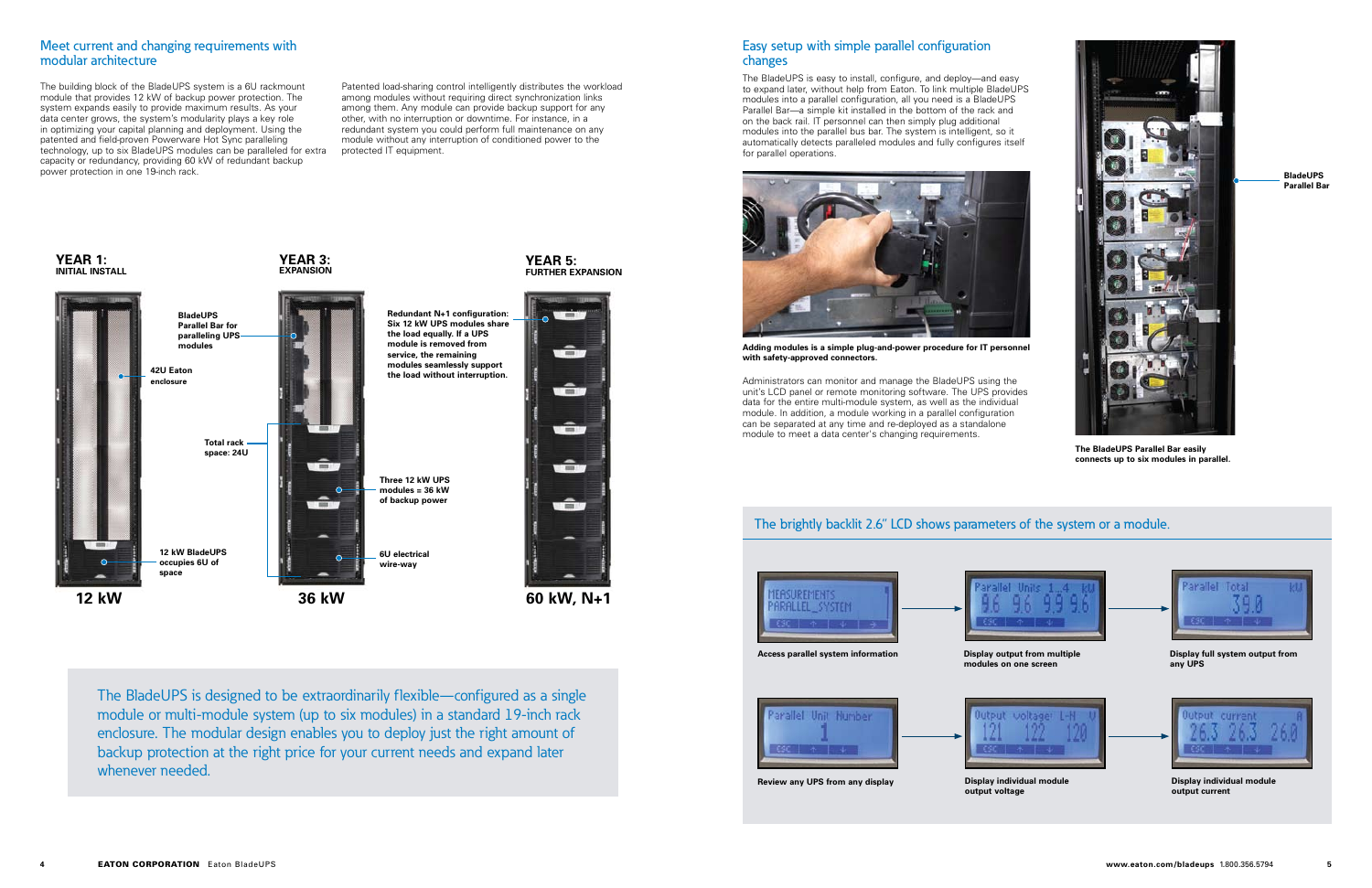#### Save space with high power density UPS Expedite deployment with flexible installation options

The BladeUPS can be deployed in a variety of system architectures to support the specific requirements of your computer room or data center, and to support the desired level of redundancy (Tier I through Tier IV, as defined by the Uptime Institute).

#### **Centralized power protection for small computer rooms.**

**Hybrid power protection.** Stronger redundancy of power protection for equipment racks containing critical IT equipment.

Start with one 12 kW module and expand to 60 kW with N+1 redundancy in single 19-inch rack enclosure.

**Zone power protection for mid-sized computer rooms.** Deploy 60 kW (N+1) in a 19-inch rack to protect a row of IT equipment racks.

**Distributed power protection.** Distribute 12 kW modules to protect one to three racks—thereby achieving zero footprint power protection.

- For dual-corded loads with one source on a central UPS and the other on utility power, you can back up selected loads with a local BladeUPS, deployed in a distributed or zone fashion.
- For dual- or single-corded loads on a central UPS, you can back up selected loads with a local BladeUPS (distributed or zone) in series with the central UPS. This configuration provides maximum reliability close to critical loads, with minimal heat dissipation and maximum efficiency.

With the flexibility to deploy and re-deploy a BladeUPS either in single or parallel systems—data center managers can tailor power protection to adapt to changing needs, often without the need for<br> **Total structure of a service tooknisien** an electrician or service technician.

Eaton also offers an assortment of plug-and-play power distribution accessories with various input and output connections to distribute power from the BladeUPS to rack power strips or directly to highpower servers. You can choose from distribution designs with or without monitoring capability, for redundant or non-redundant applications spanning from 0U to full rack height.

> **Black enclosure with Rack enclosure with Rack enclosure with Rack enclosure with Rack enclosure with Rack Rack R blade servers**





**BladeUPS system footprint compared to competitors' footprints for 60 kW N+1 redundant application**

**Distributed power protection**



**Hybrid power protection Central large UPS** 





**Zone power protection**



#### System architecture with the BladeUPS

**Centralized power protection**



**Centralized power protection—dual power feeds**



The BladeUPS offers the smallest footprint of any UPS in its class, as well as double the power density of any other UPS on the market. This compact design leaves more space for IT equipment in the rack and data center.



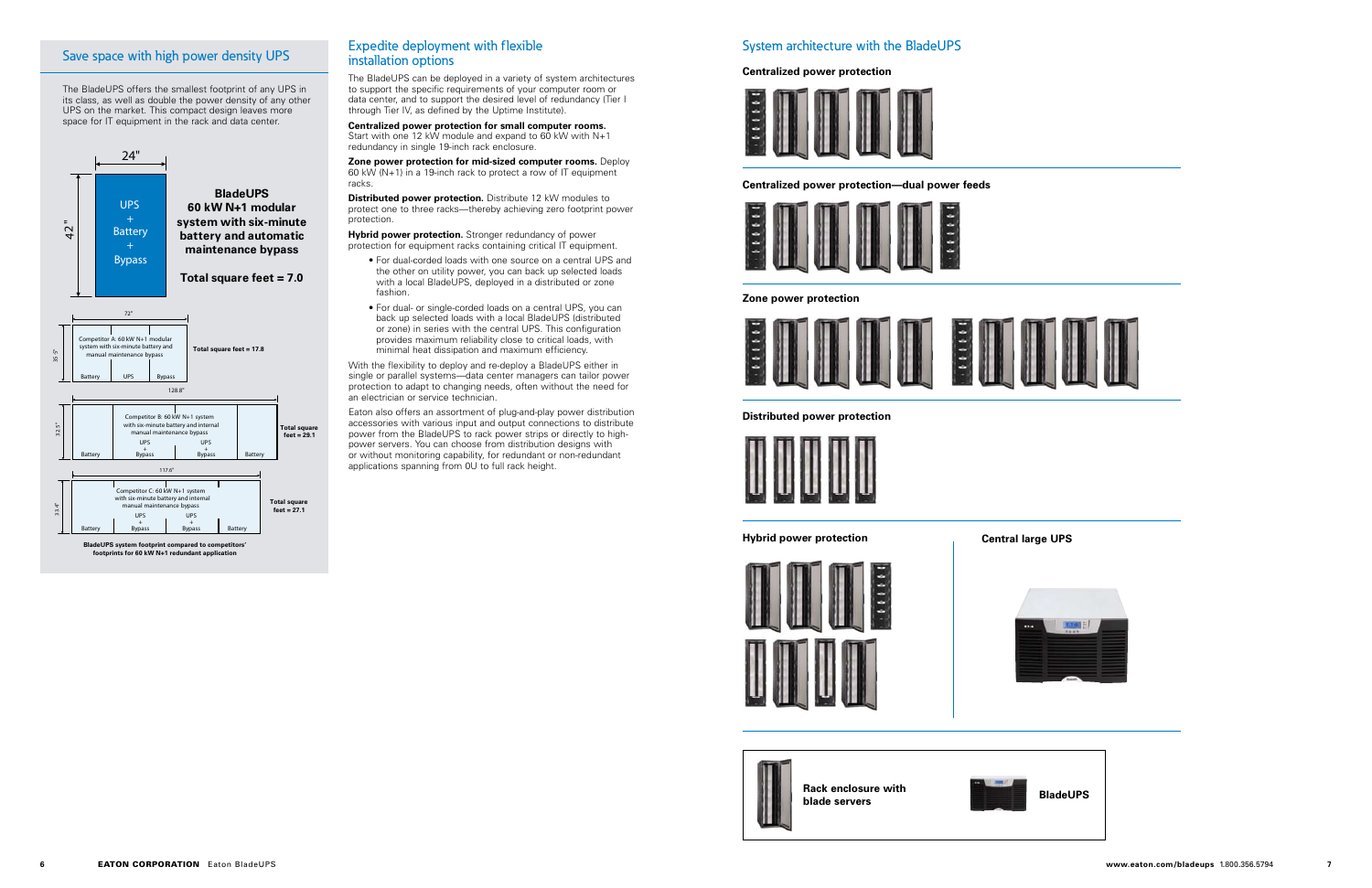#### Simplify UPS installation and maintenance

The BladeUPS is easy to install, configure and deploy. All BladeUPS modules (UPS and battery) come with rackmount kits for easy installation in standard equipment racks. In-house IT staff can install and service this UPS themselves. Adding parallel units for future expansion is a simple, plug-and-play procedure.

The BladeUPS battery trays are user-replaceable so that one person, working alone, can replace the battery without disrupting data center operations or power to protected equipment.

Each BladeUPS can be configured with its own external battery backup. The BladeUPS design eliminates this single point of failure. Competitive, modular systems use a centralized battery bank with a shared connection point that presents a potential single point of a online compositive point that processes percental only of point of **BladeUPS extended battery module**<br>Tailure

Most IT teams are confident managing the BladeUPS without outside help because of its simplicity. However, Eaton is ready to provide support with its world-class service organization of 300 customer service technicians in North America and 1,200 internationally. These factory-certified and trained service technicians deliver 7x24 support including on-site corrective and preventive maintenance, battery solutions, service training, integration services and spare parts.

The BladeUPS is also compatible with Eaton's eNotify Remote Monitoring system, which features 7x24 real-time monitoring of 100+ UPS and battery alarms, with Eaton's staff of technical experts able to respond immediately and resolve many issues remotely. eNotify delivers monthly e-mail reports that detail UPS performance and alarm history.

#### Flexible runtime options



**IT staff can easily install electronics modules.**



#### **in minutes)**

#### **BladeUPS Typical Battery Runtime Chart (in minutes)**

| <b>Single Module</b> |        | <b>Internal Battery</b> | $+1$ EBM | $+2$ EBMs | $+3$ EBMs | +4 EBMs |
|----------------------|--------|-------------------------|----------|-----------|-----------|---------|
| Load kW              | Load % |                         |          |           |           |         |
| 12                   | 100%   | 4.7                     | 9.5      | 17        | 27        | 34      |
| 11                   | 92%    | 5.4                     | 10.9     | 20        | 30        | 38      |
| 10                   | 83%    | 6.2                     | 13       | 22        | 33        | 42      |
| 9                    | 75%    | 7.3                     | 15       | 24        | 38        | 48      |
| 8                    | 67%    | 8.7                     | 18       | 28        | 43        | 55      |
| 7                    | 58%    | 10.7                    | 23       | 32        | 50        | 64      |
| 6                    | 50%    | 13.6                    | 27       | 42        | 60        | 76      |
| 5                    | 42%    | 18.5                    | 33       | 51        | 73        | 94      |
| 4                    | 33%    | 23                      | 42       | 66        | 94        | 120     |
| 3                    | 25%    | 30                      | 56       | 89        | 128       | 165     |
| 2                    | 17%    | 44                      | 85       | 137       | 199       | 258     |

**Static bypass switch.** All BladeUPS modules have their own static switch for normal operations and for internal bypass in case of a high overload condition, output load fault or internal failure.

| Total<br>Number of        |    | Internal       | $+1$ EBM<br>per UPS |             | +2 EBMs<br>per UPS |             | +3 EBMs<br>per UPS |             | +4 EBMs<br>per UPS |             |                             |     | kW per<br><b>UPS</b> |
|---------------------------|----|----------------|---------------------|-------------|--------------------|-------------|--------------------|-------------|--------------------|-------------|-----------------------------|-----|----------------------|
| <b>UPS Models Load kW</b> |    | <b>Battery</b> | Min                 | <b>EBMs</b> | Min                | <b>EBMs</b> | Min                | <b>EBMs</b> | Min                | <b>EBMs</b> | <b>Configuration Load %</b> |     | <b>Modules</b>       |
| 6                         | 60 | 6.2            | 13                  | 6           | 22                 | 12          | 33                 | 18          | 42                 | 24          | $N+1$                       | 83% | 10                   |
| 5                         | 48 | 6.7            | 13                  | 5           | 23                 | 10          | 35                 | 15          | 44                 | 20          | $N+1$                       | 80% | 9.6                  |
|                           | 36 | 7.3            | 15                  | 4           | 24                 | 8           | 38                 | 12          | 48                 | 16          | $N+1$                       | 75% | 9                    |
| 3                         | 24 | 8.7            | 18                  | 3           | 28                 | 6           | 43                 | 9           | 55                 | 12          | $N+1$                       | 67% | 8                    |
|                           | 12 | 14             | 27                  |             | 42                 | 4           | 60                 | 6           | 76                 | 8           | $N+1$                       | 50% | 6                    |

#### Count on reliable system performance and uptime

Recognizing the mission-critical nature of data center operations, the BladeUPS has been designed for premium reliability and continuous operation. The rackmount BladeUPS incorporates leading technologies that Eaton developed for its largest UPSs, such as:

**Robust paralleling.** With Eaton's patented Powerware Hot Sync technology, UPS modules work in peer-to-peer fashion when configured in a parallel system. Most other paralleling systems on the market use a single central main controller with a backup controller. If the main controller fails, the system must recognize this and transfer control to the backup control, or the entire system fails. With Eaton's patented approach, each UPS module operates independently, yet is completely synchronized with the others. There is no change in control, therefore no single point of failure.

**Intelligent maintenance bypass switch.** The internal switch inside the UPS chassis automatically activates bypass mode whenever a power module is removed. This feature ensures that power to protected loads is not accidentally interrupted by human error. (If the UPS is in a parallel environment with N+1 redundancy, removing an electronics module only causes that particular UPS module to go offline while the protected equipment is supported by other modules in the configuration).

**Hot-swappable electronics and battery modules.** Replacing batteries or electronics modules can be done in minutes without interrupting power to IT equipment. This hot-swap capability helps reduce mean time to repair (MTTR) and dramatically improves the availability of the protected IT equipment.

**Eaton's advanced battery management technique.** ABM technology significantly extends battery service life with a unique three-stage charging technique. The UPS automatically tests battery health and provides advance notification when preventive maintenance is needed, allowing ample time to hot-swap batteries without ever having to shut down connected equipment.



**Eaton's ABM technology significantly increases battery service life.**



# Flexibly distribute power to racks

#### **With Eaton's rack power module (RPM)**

Partner the BladeUPS with an RPM to create a highly flexible, adaptable power delivery architecture at the rack level. The RPM delivers up to 36 kW of power in an organized manner to loads of various voltages, power cords and layouts.

The 3U RPM can be deployed in the same rack with the UPS and IT equipment; there's no need for a dedicated infrastructure rack. The resulting architecture has fewer cables to manage, fewer distribution points to monitor and greater flexibility for IT personnel to make changes without an electrician.

Consider a Tier II data center with 42 racks at 5 kW per rack: the BladeUPS with RPM can meet power requirements with half the number of racks, 60 percent less rack space, 45 percent less cabling and 41 percent less square footage than other vendors' power distribution products that require dedicated racks. These advantages make the BladeUPS with RPM ideal for distributed protection in small to mid-sized data centers, or to add zone protection in large data centers that have centralized UPSs.



**Eaton RPM**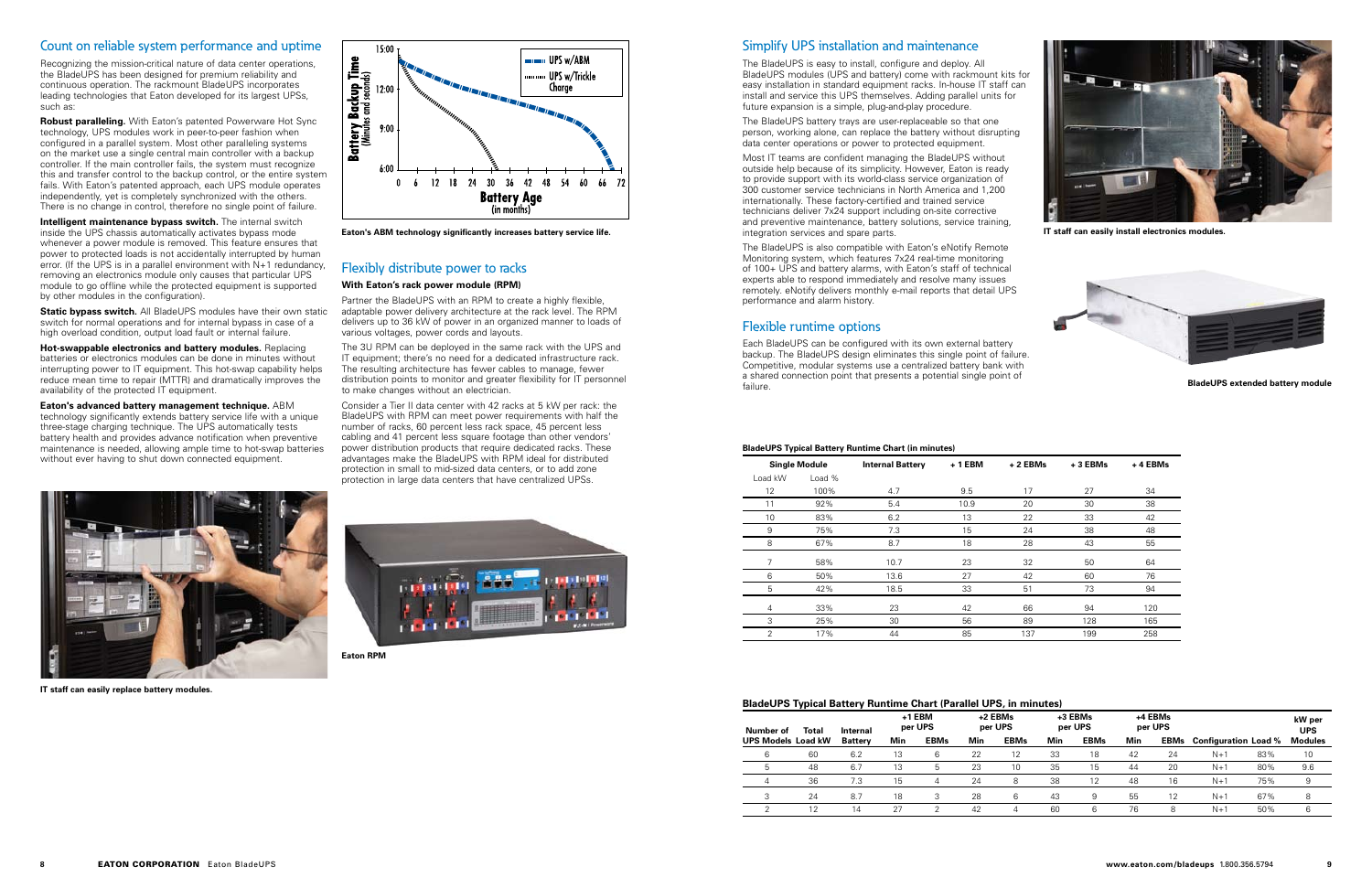# Technical specifications1

#### **Communications and user interface**

| <b>General characteristics</b>                 | כווטואטווועט אך וואטוווועט                                                  | Software compatibility                                            | UPS ships with Software Suite CD                                              |  |  |  |  |
|------------------------------------------------|-----------------------------------------------------------------------------|-------------------------------------------------------------------|-------------------------------------------------------------------------------|--|--|--|--|
| Power rating                                   | 12 kW per UPS module                                                        |                                                                   | containing Intelligent Power Manager<br>supervisory software and NetWatch     |  |  |  |  |
| Efficiency                                     | Up to 98%                                                                   |                                                                   | protection software                                                           |  |  |  |  |
| Heat dissipation                               | 371W/1266 BTU/hr at 100% rated load                                         | X-Slot Bays                                                       | Two available for the cards listed below                                      |  |  |  |  |
| Cooling                                        | Fan cooled, temperature microprocessor                                      | Optional X-Slot                                                   | <b>Application:</b>                                                           |  |  |  |  |
| Audible noise,                                 | monitored; front air entry, rear exhaust<br><60 dBA at 1 meter              | communication cards                                               | PowerXpert Gateway Series 2000 card<br>Web/SNMP: Connect UPS card             |  |  |  |  |
| normal operation                               |                                                                             |                                                                   | <b>Modbus RTU: Modbus card</b><br><b>Modbus TCP/IP: PowerXpert Gateway</b>    |  |  |  |  |
| Altitude before derating                       | 1000 meters (3300 ft ASL)                                                   |                                                                   | Series 2000 card                                                              |  |  |  |  |
| Input characteristics                          | 208 Vac and 400 Vac models                                                  |                                                                   | IBM eServer" (i5", iSeries", or AS/400°):                                     |  |  |  |  |
| Input voltage<br>Voltage range                 | 208V model: 180 to 265 Vac                                                  |                                                                   | Relay interface card                                                          |  |  |  |  |
|                                                | 400V model: 311 to 519 Vac                                                  |                                                                   | N/O, N/C (dry contacts): Industrial<br>relay card                             |  |  |  |  |
| Frequency range                                | 50 or 60 Hz, ±5 Hz                                                          |                                                                   | Parallel: Powerware Hot Sync                                                  |  |  |  |  |
| Input current distortion                       | <5% with IT loads<br>(PFC power supplies)                                   | Control panel LCD                                                 | CAN Bridge card<br>Two lines by 20 characters                                 |  |  |  |  |
| Input power factor                             | >0.99 with IT loads<br>(PFC power supplies)                                 |                                                                   | Four menu-driven interface buttons<br>Four status-at-a-glance LEDs            |  |  |  |  |
| Inrush current                                 | Load dependent                                                              | Multi-language                                                    | English standard; 20 languages available                                      |  |  |  |  |
| Input requirements                             | Three-phase, four-wire + ground                                             | Configuration changes                                             | User capable, firmware auto configures                                        |  |  |  |  |
| Bypass source                                  | Same as input (single feed)                                                 | Dry contact inputs                                                | Two, user-configurable                                                        |  |  |  |  |
| Generator compatibility                        | Fast sync slew rate for generator                                           | Dry contact outputs                                               | One, user-configurable                                                        |  |  |  |  |
|                                                | synchronization                                                             | <b>Service</b>                                                    |                                                                               |  |  |  |  |
| <b>Output characteristics</b>                  |                                                                             | Installation                                                      | User capable, located in the IT racks                                         |  |  |  |  |
| Rated output voltage                           | 208V model: 180 to 225 Vac, Ph to Ph<br>400V model: 180 to 240 Vac, Ph to N | Preventive maintenance                                            | User capable, optional factory<br>service available                           |  |  |  |  |
| Output configuration<br>Output frequency       | Three-phase, four-wire + ground<br>50 or 60 Hz auto-detection on startup    | Corrective maintenance                                            | User capable, optional factory<br>service available                           |  |  |  |  |
| (nominal)                                      |                                                                             | Serviceability features                                           | Hot-swappable batteries                                                       |  |  |  |  |
| Frequency regulation                           | 0.1 Hz free running                                                         |                                                                   | Hot-swappable electronics module                                              |  |  |  |  |
| Load power factor range                        | Lagging: 0.7<br>Leading: 0.9                                                |                                                                   | Automated internal maintenance bypass<br>Auto-configure firmware              |  |  |  |  |
| Total output                                   | <3% with IT loads (PFC power supplies)                                      |                                                                   | Flash firmware upgradeable                                                    |  |  |  |  |
| voltage distortion                             | <5% non-linear or non-PFC power supplies                                    | <b>Certifications</b>                                             |                                                                               |  |  |  |  |
| <b>Battery characteristics</b><br>Battery type | VRLA - AGM                                                                  | Safety                                                            | 208V model: UL1778, cUL<br>400V model: CE                                     |  |  |  |  |
| Battery runtime (internal)                     | 13 minutes at 50% load                                                      | <b>EMI</b>                                                        | 208V model: FCC Part 15 Class A                                               |  |  |  |  |
|                                                | 4.8 minutes at 100% load                                                    |                                                                   | 400V model: EN 62040-2 Class A                                                |  |  |  |  |
| Battery string voltage                         | 240 Vdc                                                                     | Surge protection                                                  | ANSI C62.41, Cat B-3                                                          |  |  |  |  |
| Battery test                                   | Automatic battery test standard<br>(remote scheduling capable);             | Hazardous materials<br>(RoHS)                                     | EU Directive 2002/95/EC<br>Category 3 (4 of 5)                                |  |  |  |  |
|                                                | manual battery test from front display                                      | <b>Warranty</b>                                                   |                                                                               |  |  |  |  |
| Battery recharge profile                       | ABM three-stage charging technology                                         | Standard                                                          | 18 months from date of shipment                                               |  |  |  |  |
| Battery cut-off voltage                        | Variable from 1.67 VPC at <5 min runtime                                    | Warranty repair                                                   | Factory depot repair or replace                                               |  |  |  |  |
|                                                | to 1.75 VPC at >90 min runtime                                              | <b>Service Support Agreements<sup>2</sup></b>                     |                                                                               |  |  |  |  |
| Battery low condition                          | Announced with alarm                                                        | Depot                                                             | PowerTrust Express                                                            |  |  |  |  |
| Extended battery                               | Yes, add up to four additional 3U battery                                   | On-site 5x8                                                       | PowerTrust Value                                                              |  |  |  |  |
| capability                                     | enclosures (~34 min at 100% load,<br>>1 hour at 50% load)                   | On-site 7x24                                                      | PowerTrust eight-, six- or two-hour                                           |  |  |  |  |
| <b>Physical characteristics</b>                |                                                                             |                                                                   | response                                                                      |  |  |  |  |
| Dimensions $H \times W \times D$ ,             | UPS: 10.3 (6U) x 17.4 x 26.0                                                | <b>Options and accessories</b><br>Detachable input cord           |                                                                               |  |  |  |  |
| in $(mm)$                                      | $(267 \times 442 \times 660)$                                               | Detachable input/output cord assembly                             |                                                                               |  |  |  |  |
|                                                | EBM: 5.2 (3U) x 17.2 x 26<br>132 x 437 x 660)                               | Detachable paralleling cord assembly                              |                                                                               |  |  |  |  |
| Note:                                          |                                                                             | <b>EBMs</b><br>3U output sub-distribution module                  |                                                                               |  |  |  |  |
|                                                | Total chassis weight without batteries or electronics: 100 lb (46 kg)       | 0U to 3U rack power strips                                        |                                                                               |  |  |  |  |
|                                                | Total chassis weight with batteries or electronics: 307 lb (140 kg)         |                                                                   | 60 kW BladeUPS Parallel Bar, Top Entry, Bottom Entry &                        |  |  |  |  |
| Total UPS weight<br>without batteries          | 135 lb (61 kg)                                                              | 4-high versions<br>Four-post rail kit                             |                                                                               |  |  |  |  |
| Total UPS weight                               | 307 lb (140 kg)                                                             | Environmental Monitoring Probe (EMP) for temperature and humidity |                                                                               |  |  |  |  |
| with batteries                                 |                                                                             | monitoring                                                        | X-Slot communication cards (see Communications and user interface             |  |  |  |  |
| EBM weight                                     | 170 lb (77 kg)                                                              | section)                                                          |                                                                               |  |  |  |  |
|                                                |                                                                             | 3U Maintenance Bypass Module                                      | External Battery Interconnect for use with 400V models                        |  |  |  |  |
|                                                |                                                                             |                                                                   | 1. Due to continuing product improvement programs, specifications are subject |  |  |  |  |
|                                                |                                                                             | to change without notice.                                         | 2. eNotify Remote Monitoring and 7x24 technical support included.             |  |  |  |  |

- Rackmount and freestanding power protection systems deliver computer-grade power with battery backup throughout a data center
- Versatile power distribution products and cable management accessories make it easy to deliver power exactly where needed, even as data centers adapt and evolve
- Attractive and functional enclosures and structured wiring closets turn any location into a virtual, secure data center

#### Monitor the power infrastructure from anywhere

You can monitor the BladeUPS over your LAN or the Internet to stay informed of conditions in the power protection infrastructure.

With Intelligent Power® Manager supervisory software, you get a global view across the network from any PC with an Internet browser. Exceptionally versatile, the software is compatible with power devices supporting a network interface, including other manufacturers' UPSs, environmental sensors, ePDUs, shutdown applications and more.

In the event of an extended power outage, Eaton's free NetWatch software works in conjunction with the ConnectUPS X-Slot<sup>®</sup> Web/SNMP card to allow you to gracefully and sequentially shut down connected devices, including virtual machines. NetWatch is compatible with ESXi and vSphere from VMware.



Using Power Xpert® software, you can also monitor the status of multiple UPSs and ancillary devices to accurately diagnose past events and predict future conditions.

FORESEER® software analyzes thousands of data points to proactively manage key equipment throughout an enterprisewide infrastructure. This system interfaces with an extensive collection of devices from most major manufacturers of power and environmental equipment, as well as subsystems for fire detection and suppression, security, fuel handling and building controls.

Software and connectivity options provide a unified window into the state of IT and facilities systems. With this level of visibility, you can transform the power system into a powerful strategic asset.

# Gain a new level of confidence

The innovative BladeUPS delivers reliable, energy-efficient backup power protection for your organization's critical IT systems today as well as the flexibility to support your changing needs tomorrow.

Eaton offers a full line of technology solutions designed to address the power crunch in IT infrastructures. In fact, Eaton offers solutions for the entire power system, from the point where utility power enters your facility all the way to the individual server. Eaton's solutions for the computer room include:

**Learn more about complete, integrated solutions for protecting and organizing your IT equipment.** 

**1.800.356.5794 www.eaton.com/bladeups**

|                                          | <b>CALL AND IN</b> |                                   |                            |                               |                                         |                       |                         | <b>AT Selection case</b>                   |                            |
|------------------------------------------|--------------------|-----------------------------------|----------------------------|-------------------------------|-----------------------------------------|-----------------------|-------------------------|--------------------------------------------|----------------------------|
|                                          | <b>Sale</b>        | <b>Sale</b>                       | <b>Stanley</b>             | <b>Localistic</b>             | <b>Letter</b>                           | <b>Americans</b>      |                         | <b>SITU GATES</b>                          |                            |
| <b>Elfred Let</b><br><b>Cynon man</b>    | э                  | ö                                 | CASTLE MIDTELINESS.        |                               |                                         |                       |                         | $0$ 10 $200 - 201$                         |                            |
|                                          |                    | ö                                 | 949 9129 411               |                               |                                         |                       |                         |                                            | <b>EXHIBITION</b>          |
| <b>Sidness</b><br>in Artists from the    |                    | ö                                 | 10.01.25 (8)               |                               |                                         |                       |                         | <b>Louis Mark on</b>                       |                            |
| (Die US)                                 |                    | ۰                                 | <b>THE ARE LINE LIKE</b>   | <b>Innige Ball Block</b>      | <b>Imported Boott Freinger</b>          | <b>PERSON</b>         |                         | <b>Russian and Artists</b><br><b>LETTE</b> |                            |
| <b>ATAH TELL</b>                         |                    | e                                 | 1003012944                 |                               |                                         |                       |                         | 2 and you                                  | 开放系统                       |
| <b>Chine Anie</b><br><b>UET Les This</b> |                    | ö                                 | 100103-00715               |                               |                                         |                       |                         |                                            |                            |
| <b>ATT BEAUTIFI</b>                      |                    | ó                                 | 100.45.124.140             | 600 E Sea B Sea 4, paradotos  |                                         | $-$                   |                         | <b>Soka</b>                                |                            |
| <b>Ziranna</b> krakup.                   |                    | ۰                                 | <b>Video St. Link Fell</b> | tangular barat                | long ing theirs the read                | ≖                     |                         |                                            | <b>O</b> little ave        |
| Cheese during                            |                    | ö                                 | <b>KIRINY TOW FT</b>       |                               |                                         |                       |                         | <b>Banks</b>                               | <b>The Asian de Aranas</b> |
| A List became                            |                    | ó                                 | <b>HA-BI (34 171)</b>      |                               |                                         |                       |                         | Take- key                                  | <b>O</b> House             |
| Okker                                    |                    | ö                                 | always and fill of their   |                               |                                         |                       |                         | Foreign Constant<br>Light Street           | $0.10-0.01$<br><b>TIME</b> |
| <b>Blanchard</b>                         | <b>13</b>          | ۰                                 | \$1,223 W. Ltd.            |                               |                                         | 173272                | 19                      | Delains needed in                          | <b>STATE</b>               |
| Bottom C                                 |                    | ۰                                 | 9120518-100                | $\sim$                        | <b>KILL</b>                             | $17.247 + 24$         | 14.                     | Ended to the Edge                          |                            |
|                                          |                    | ۰                                 | <b>DECALL CALLS</b>        |                               |                                         |                       |                         | Monthly collect                            |                            |
|                                          | o                  | ö                                 | 19.91.04.03                | <b>Brandalon</b>              | <b>ALD R.L.S.U. MINUAL</b>              | <b>EXECUT</b>         | 15                      | <b>Reported</b>                            |                            |
|                                          |                    | ö                                 | <b>DIENS TOA 152</b>       | <b>South Microsoft Friedd</b> | m                                       | <b>STREET</b>         | 14                      | <b>Died-Clifton</b>                        |                            |
|                                          |                    | ø                                 | 10090124737                | Long Jan Rocks                | Long-Job Route Eller rapid              | ment                  | $+4$                    | <b>Industry</b>                            |                            |
|                                          |                    | ø                                 | 10040324100                | Detailer Park                 | Democratic Royals (Harvage)             | <b>CILL</b>           | rs 40                   | Driver (PS)                                |                            |
|                                          | н                  | ö                                 | 100 001 224 100            | Long. Lar Vis. (C)            | <b>Crime che Route Vial casti</b>       | <b>ETBETS</b>         | 15<br>×                 |                                            |                            |
|                                          |                    | õ                                 | THE GEO COR CAR            | <b>Senate Avenue</b>          | Long-Ad-Rock Harvard                    | <b>COURSE</b>         | <b>IT'S</b><br>۰        |                                            | <b>Polar cake of</b>       |
|                                          |                    | ó                                 | 19.91 (311)                | ling in los                   | Ling on North Hanger                    | <b>CONTENT</b>        | $\frac{1}{2}$<br>12     |                                            |                            |
|                                          |                    | ۰                                 | 12/11 ((4) (4)             | <b>I singuista Basic</b>      | <b>Contact of Mids Profit Copyright</b> | $\overline{\text{H}}$ | ÷<br>14.                |                                            |                            |
|                                          |                    | ó                                 | <b>Industrial Last</b>     | ing to bee.                   | Long-Job Rismi Harvard                  | <b>CONTROL</b>        | 12<br>٠                 |                                            |                            |
|                                          |                    | ö                                 | 10.44.151.181              | Toronto Auto Rooms            | Links De Parris File east               | <b>CIES</b>           | $\frac{1}{2}$<br>14     |                                            |                            |
|                                          |                    | ö                                 | 100.00.224 MH              | Toron Jan Rocar-              | Compate Press viewers                   | <b>COLLECT</b>        | 14.40                   |                                            |                            |
|                                          |                    |                                   |                            |                               |                                         |                       |                         | <b>Expire</b>                              |                            |
|                                          |                    | <b>Paid</b><br><b>Children IX</b> | 41.44.2                    | 10 - Security                 |                                         |                       | Hashahiji II. 30 al-97. | 20.5                                       |                            |

**Intelligent Power Manager supervisory software is included at no charge (up to 10 nodes) with the BladeUPS.**





**A configurable user interface displays critical data center information with FORESEER software.**

**Power Xpert software was designed to seamlessly handle Eaton's communicating equipment in a graphical manner without additional serial interfaces, protocols or customization.**

**Eaton NetWatch Client 5.0 has tested compatible with Cisco Unified Communications Manager 4.3**